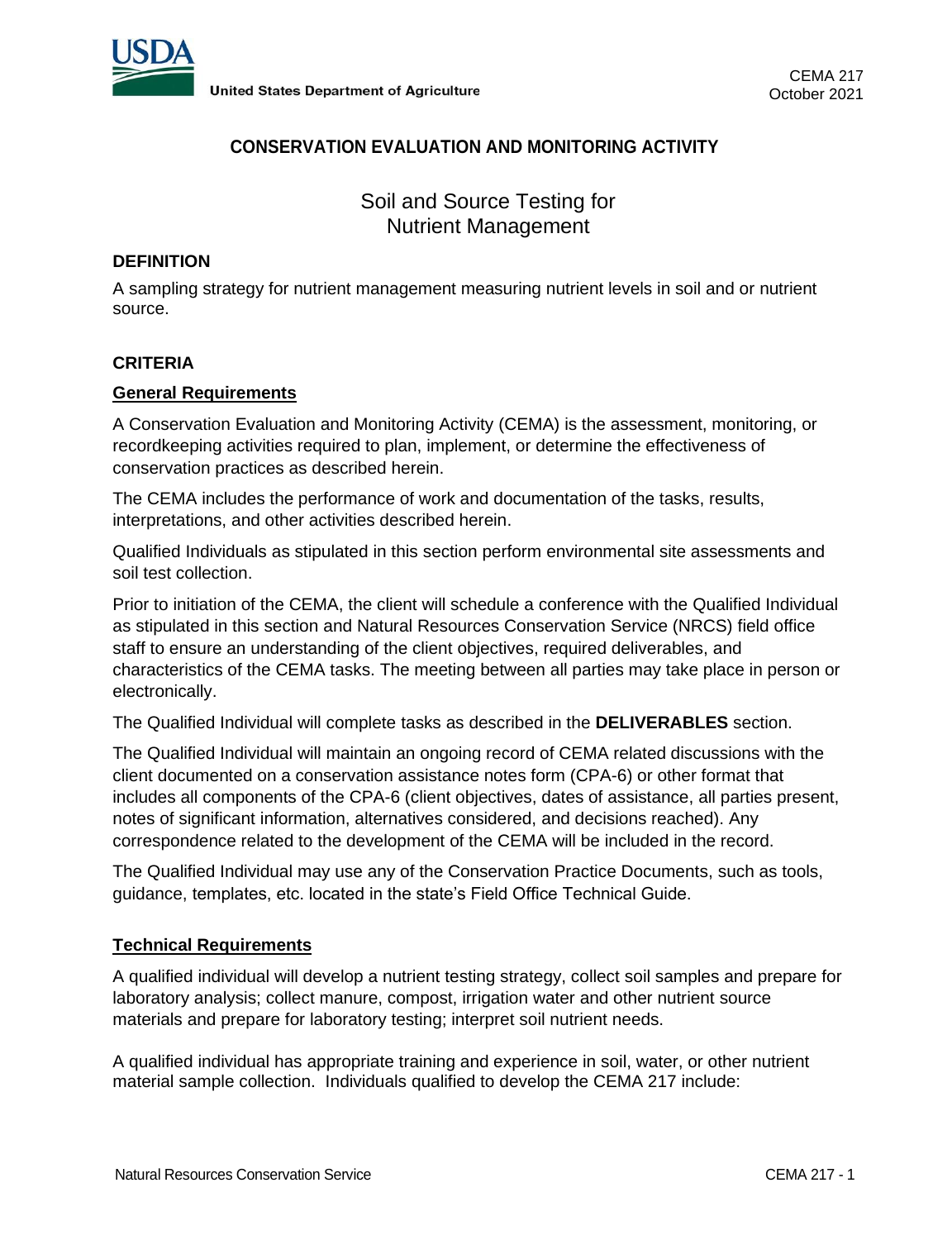- The individual may be credentialed, such as the American Society of Agronomy Certified Crop Advisor (CCA) or Certified Professional Agronomist (CPAg).
- Individuals may be recognized through the NRCS Registry as a Technical Service Provider.
- Agricultural retailers and crop consultants with 4R certification.
- Persons performing sample collection under the quidance of a qualified individual, consultant or retailer are recognized as qualified.

## Soil and tissue testing and analysis

Collect, prepare, store, and ship all soil and tissue samples following Land Grant University (LGU) guidance or industry practice. The test analyses must include pertinent information for monitoring or amending the annual nutrient plan. Follow LGU guidelines regarding required analyses and test interpretations. To make sure test results are as accurate as possible, always follow protocols specified by the laboratory.

Common sampling strategies include Whole Field Composite, Zone and Grid.

When the soil test strategy is to sample by the Whole Field, collect composite samples. Composite samples are a mixture of individual samples, or subsamples (10-20), generally collected from multiple locations and mixed together to form a single composite sample. One composite sample should represent no more than 20 acres.

Zone and Grid strategies are known as spatially explicit management. Zone or Grid sampling can identify areas of the field with specific fertilizer of liming needs and provides a map of a field's nutrient and liming requirements. Spatially explicit management is an essential part of precision agriculture. In spatially explicit management, variable-rate technology can be used to alter fertilizer and lime applications so that each zone receives a targeted, zone-specific fertilizer or lime application.

For soil test analyses, use laboratories successfully meeting the requirements and performance standards of the North American Proficiency Testing Program under the auspices of the Soil Science Society of America and NRCS or use an alternative NRCS- or State-approved certification program that considers laboratory performance and proficiency to assure accuracy of soil test results. Alternative certification programs must have solid stakeholder support (e.g., State department of agriculture, LGU, water quality control entity, NRCS State staff, growers, and others) and be State or regional in scope.

### Manure, organic by-product, and biosolids testing and analysis

Collect, prepare, store, and ship all manure, organic by-products, and biosolids following LGU guidance or industry practice when recognized by the LGU. In the absence of such guidance, test at least annually, or more frequently if needed to account for operational changes (e.g., feed management, animal type, manure handling strategy, etc.) impacting manure nutrient concentrations. Follow LGU guidelines regarding required analyses and test interpretations. Analyze, as a minimum, total N, total P or P2O5, total K or K2O, and percent solids.

For manure analyses, use laboratories successfully meeting the requirements and performance standards of the Manure Testing Laboratory Certification program under the auspices of the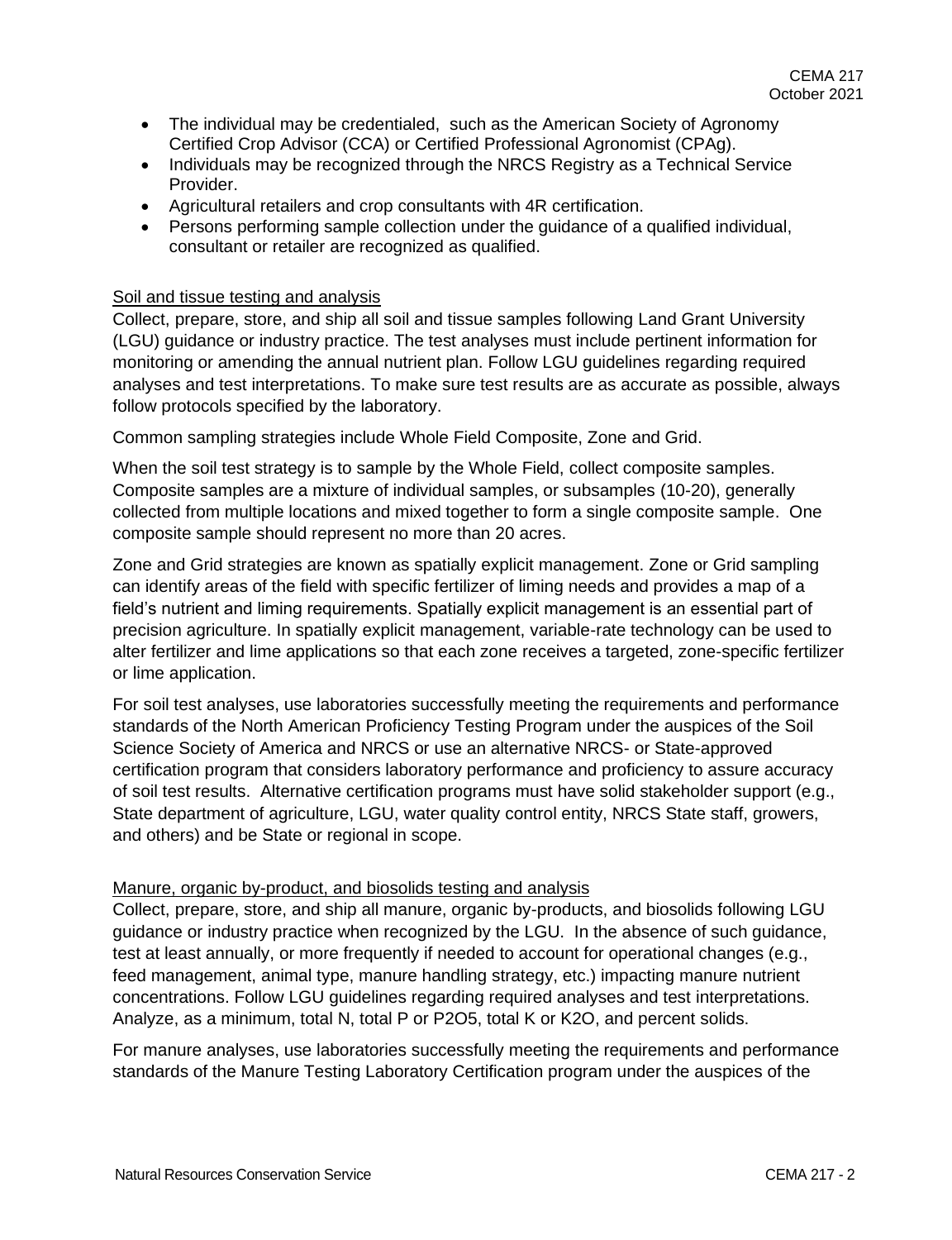Minnesota Department of Agriculture or other NRCS-approved program that considers laboratory performance and proficiency to assure accurate manure test results.

### Water nutrient sources

Irrigation water contains organic and inorganic compounds that influence plant health, soil health and structure, and irrigation system longevity. It is important to regularly test the quality of the irrigation source water. The frequency of testing depends upon use. The analysis should be conducted in the same laboratory over time to create a record of changes in water quality. Keep the reports to create a baseline of stability or seasonal changes in water quality to compare to future reports.

### General water sampling guidance:

To ensure test results are as accurate as possible, always follow protocols specified by the laboratory.

Allow the water to run at least five minutes before collecting a water sample. Preferably, collect the water sample after completion of an irrigation run or filling a large water tank. Before collecting water sample, be sure the nozzle of the hose or faucet is clean, rinse out a clean plastic pail and the sample bottle with the water to be sampled.

## **DELIVERABLES**

These deliverables apply to Conservation Evaluation and Monitoring Activity (CEMA) 217 - Soil and Source Testing for Nutrient Management.

Two copies (hardcopy or electronic) of the plan must be developed—one for the client and one for the NRCS field office. At the client's request, Technical Service Provider (TSP) or agricultural professional can deliver NRCS's copy to the NRCS Field Office. The client's copy must include all sections unless the client requests other documents from this section. The NRCS copy must include all items identified herein. An additional electronic copy of the plan should also be uploaded on NRCS Registry.

## 1. **Cover Page**

Cover page reporting the following information:

- a) Client information: Name, farm bill program, contract number, and contract item number.
- b) Qualified Individual information: name, address, phone number, email, appropriate license number, and county of service.
- c) Farm identification:
	- i. Farm name, owner name, street address, and county/state.
	- ii. Primary phone number of the client.
- d) Statement that services provided:
	- i. Comply with all applicable Federal, State, Tribal, and local laws and requirements.
	- ii. Meet applicable NRCS program requirements.
	- iii. Are consistent with the conservation program goals and objectives for which the program contract was entered into by the client.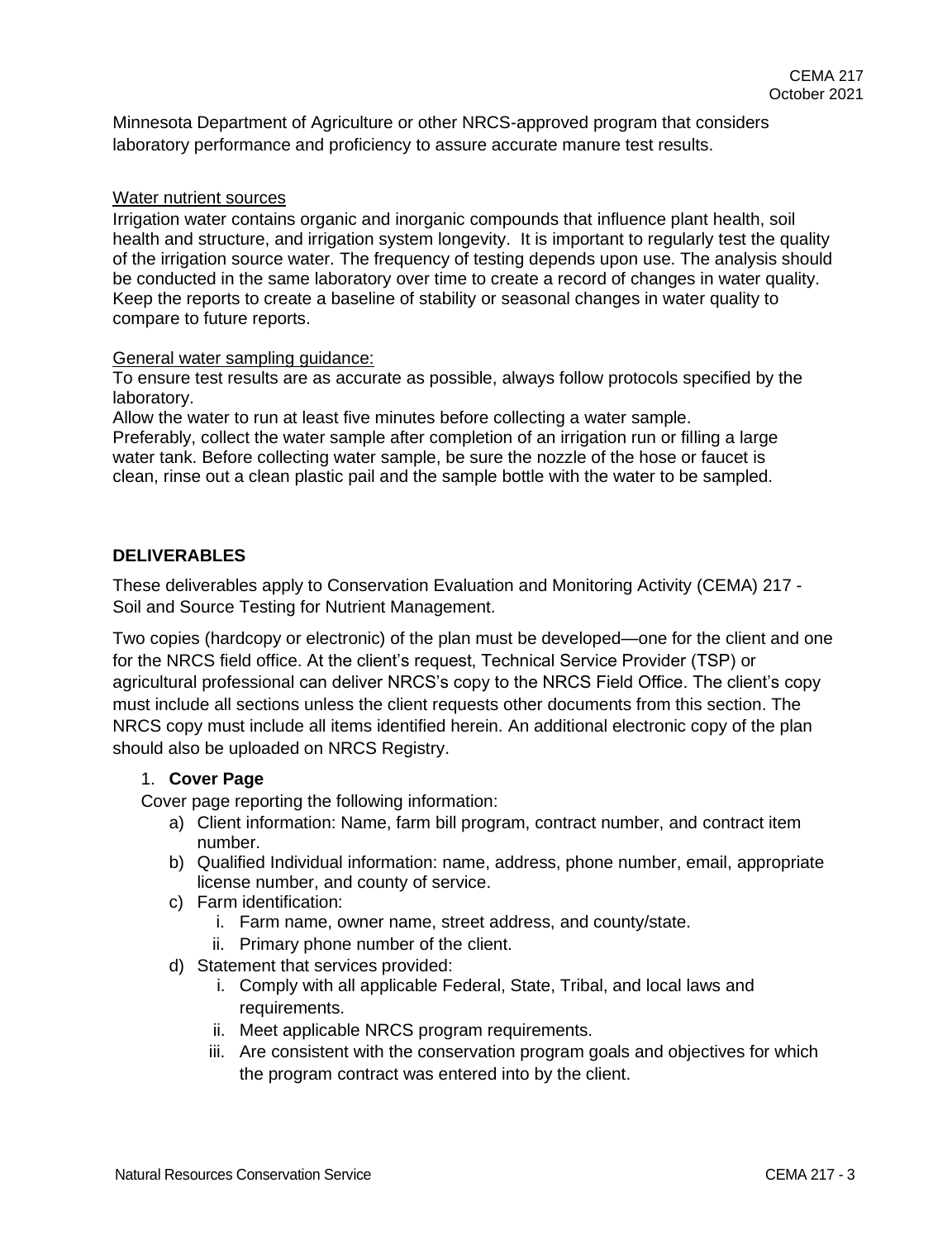- e) Qualified Individual printed name, signature and date.
- f) Client acceptance statement:
	- i. A statement that the information represents existing conditions.
	- ii. Signature of the client and date the client received the report.
- g) Block for NRCS reviewer acceptance (to be completed by NRCS).

## **2. Correspondence**

- a) Conservation Assistance Notes (NRCS-CPA-6) or other format that includes all components of the CPA-6.
	- i. Brief overview of the client's objectives.
	- ii. Document each interaction with the client, include notes and results of that interaction, date, and initial.
	- iii. Document each site visit, activity in the field, results of each site visit, all parties present, date, and initials.
- b) Any correspondence relating to the development of the CEMA.

#### **3. Maps**

- a) Maps developed from the CNMP CPA 102 or the CNMP DIA 101 can be used with CEMA 217 if available. New maps to include but not limited to:
- b) At a minimum, all maps developed for the CEMA will include:
	- i. Title block showing:
		- Map title.
		- Client's name (individual or business).
		- Prepared with assistance from USDA NRCS
		- Assisted By [name].
		- Name of applicable conservation district, county, and State.
		- Date prepared.
	- ii. Map scale.
	- iii. Information needed to locate the assessment area, such as geographic coordinates, public land survey coordinates, etc.
	- iv. For soil sampling, plot the sample point(s) on the field map based on the sampling strategy.
	- v. North arrow.
	- vi. Appropriate map symbols and a map symbol legend on the map or as an attachment.

### **4. Documentation**

- a) Develop a sampling strategy for nutrient management measuring nutrient levels in soil and or nutrient source.
- b) Describe soil sampling methodology used to collect other materials including details such as liquid manure agitation time or sampling depth.
- c) Prepare soils or source materials for transport to accredited laboratory for analysis.
- d) Provide laboratory analysis results, include nutrient analysis for manure or compost